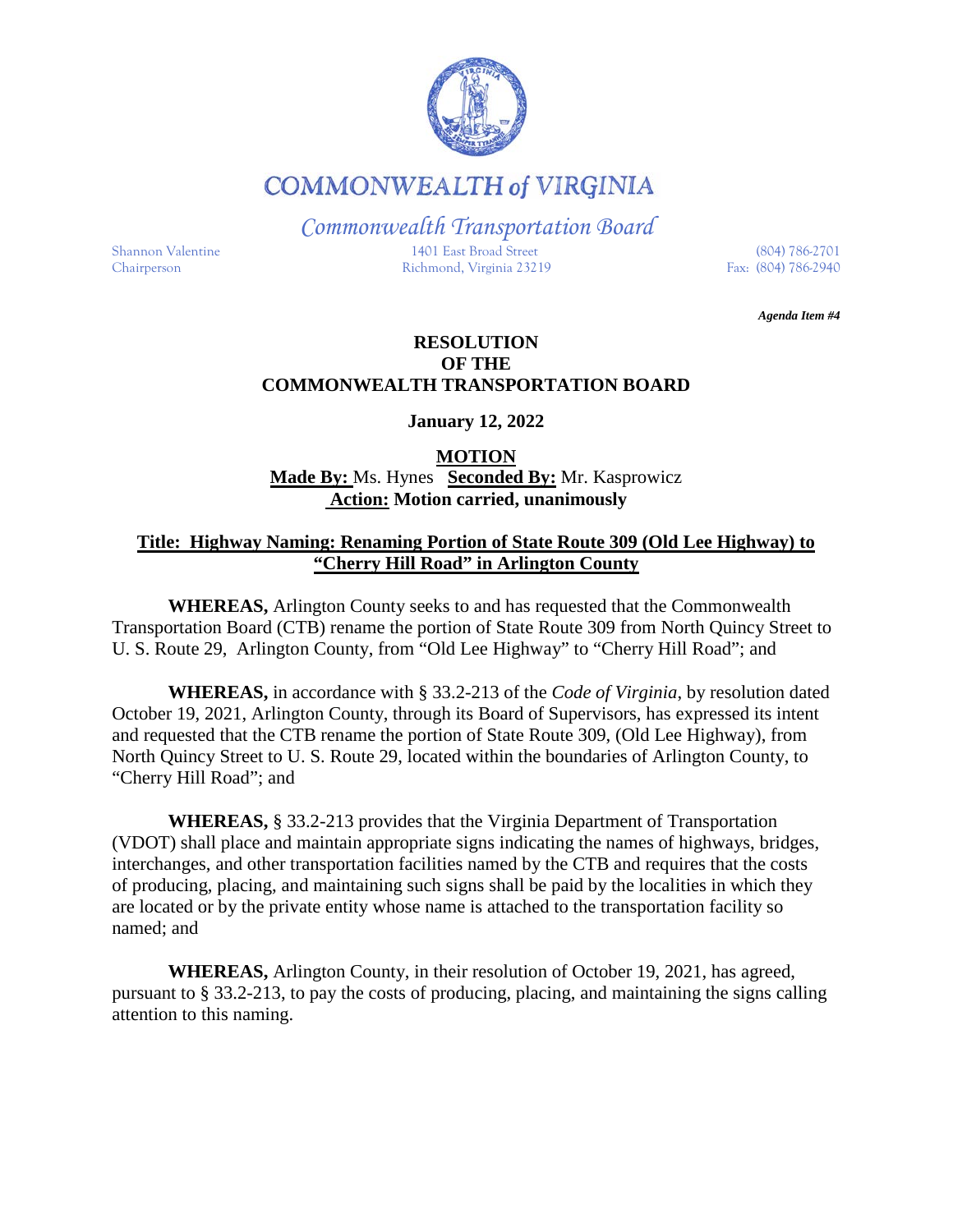Resolution of the Board Highway Naming: Renaming Portion of State Route 309 to "Cherry Hill Road" in Arlington County January 12, 2022 Page 2 of 2

**NOW THEREFORE BE IT RESOLVED,** pursuant to § 33.2-213 of the *Code of Virginia*, the CTB hereby renames the portion of State Route 309, from North Quincy Street to U. S. Route 29, located within Arlington County, from "Old Lee Highway" to "Cherry Hill Road".

**BE IT FURTHER RESOLVED,** that VDOT is directed to produce, place, and maintain the signs calling attention to this naming as funding is made available by the locality, and to secure payment from Arlington County for these costs as required by law.

####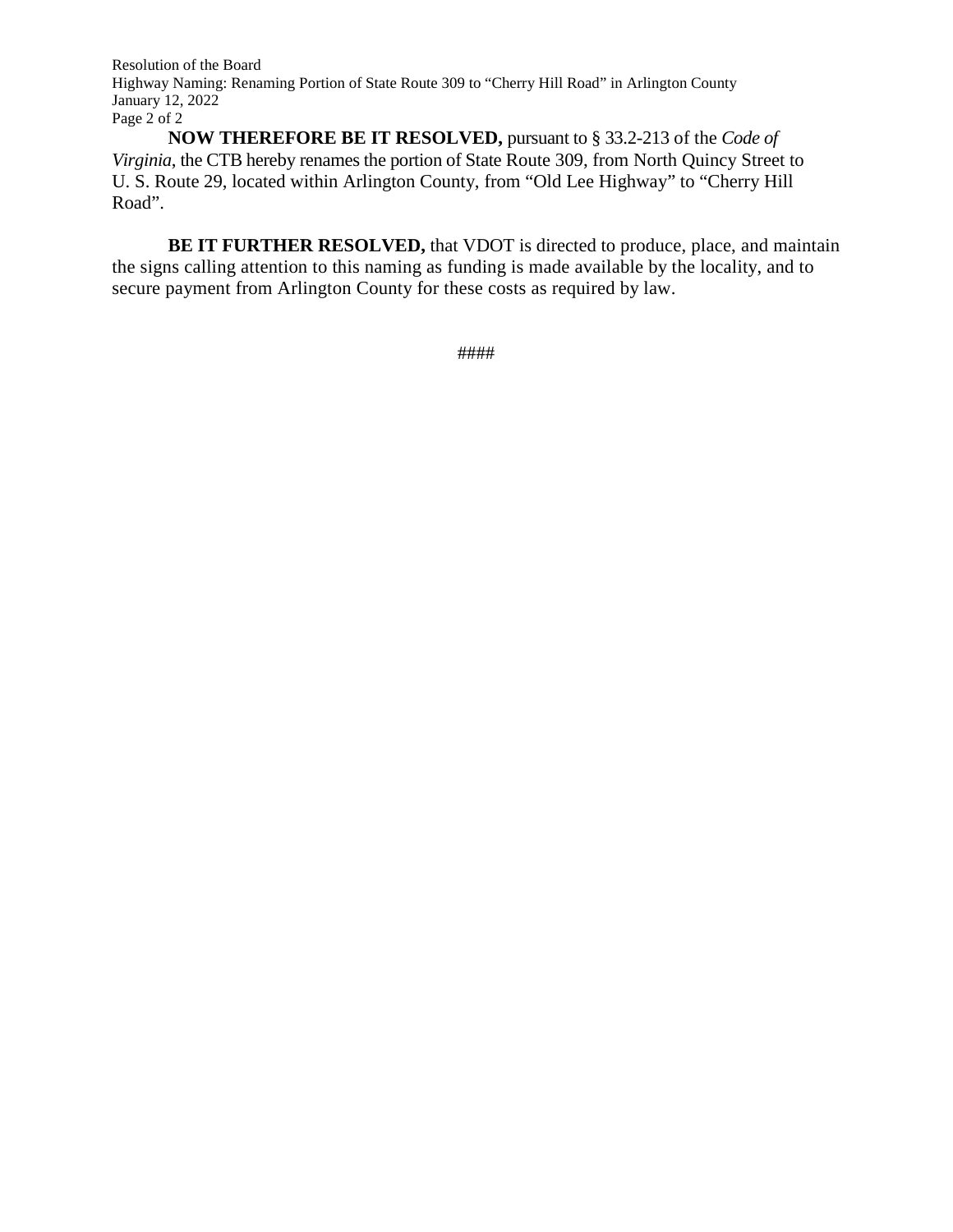#### **CTB Decision Brief**

Highway Naming: Renaming Portion of State Route 309, Old Lee Highway, to "Cherry Hill Road" in Arlington County

**Issue:** Approval of the Commonwealth Transportation Board (CTB) is sought for the renaming of a portion of State Route 309, from North Quincy Street to U. S. Route 29, within the boundaries of Arlington County, from "Old Lee Highway" to "Cherry Hill Road", as requested by Arlington County, pursuant to § 33.2-213 of the *Code of Virginia*.

**Facts:** The Arlington County Board of Supervisors enacted a resolution on October 19, 2021 requesting that the CTB rename the portion of State Route 309 from North Quincy Street to U. S. Route 29 within Arlington County to "Cherry Hill Road".

Pursuant to § 33.2-213, the CTB has the power and duty to give suitable names to state highways, bridges, interchanges, and other transportation facilities and change the names of any highways, bridges, interchanges, or other transportation facilities forming a part of the systems of state highways, provided that, in a case such as this, the governing body within which the portion of the facility is located has passed a resolution requesting such naming. Pursuant to the statute, the Virginia Department of Transportation (VDOT) shall place and maintain appropriate signs indicating the names of highways, bridges, interchanges, and other transportation facilities named by the CTB, while the costs of producing, placing, and maintaining these signs shall be paid by the localities in which they are located.

**Recommendations**: VDOT recommends this request be approved.

**Action Required by CTB**: The *Code of Virginia*, § 33.2-213, requires a majority of the CTB members to approve a resolution naming a highway or bridge, as appropriate. A resolution will be provided for the CTB's consideration.

**Result if Approved**: The portion of State Route 309, Old Lee Highway, from North Quincy Street to U. S. Route 29 within Arlington County, will be renamed to "Cherry Hill Road", as requested by Arlington County. Arlington County, in their October 19, 2021 resolution, has agreed to bear the costs of producing, placing, and maintaining the signs calling attention to this naming.

**Options:** Approve**,** Deny, or Defer.

**Public Comments/Reactions:** VDOT is not aware of any opposition to this proposal.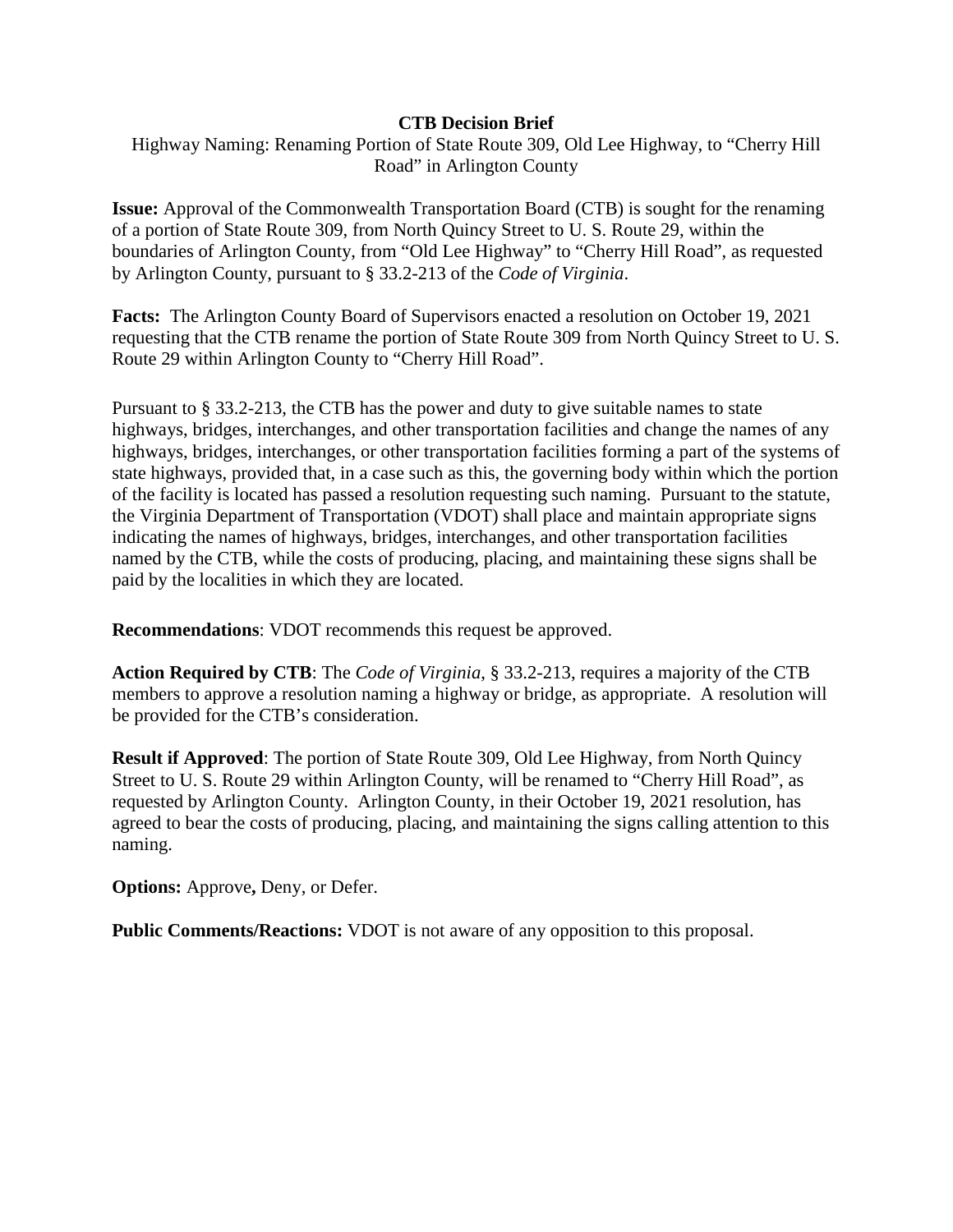### RESOLUTION REQUESTING THE COMMONWEALTH TRANSPORTATION BOARD TO CHANGE THE NAME OF THAT PORTION OF S.R. 309, ALSO REFERRED TO AS "LEE HIGHWAY," OR "OLD LEE HIGHWAY," TO "CHERRY HILL ROAD" FROM N. QUINCY STREET TO U.S. ROUTE 29

#### Adopted by the Arlington County Board on October 19, 2021

WHEREAS, the Arlington County Board has long expressed its interest in renaming all portions of "Lee Highway;" and

WHEREAS, State Route (S.R.) 309 from N. Quincy Street to U.S. Route 29 is currently designated as "Lee Highway" or "Old Lee Highway;" and

WHEREAS, after considerable community feedback and engagement led by the Langston Boulevard Alliance (LBA) and through enabling authority pursuant to the Governor's adoption of HB1854, the County Board on July 17, 2021 voted to officially rename U.S. Route 29 to Langston Boulevard within the boundaries of Arlington County; and

WHEREAS, since July 17, 2021, the Langston Boulevard Alliance has undertaken engagement efforts with the public to solicit input and feedback to provide recommended names for S.R. 309 from N. Quincy Street to U.S. Route 29 to be considered by the Arlington County Board; and

WHEREAS, the Arlington County Board seeks to change the name of S.R. 309 to avoid confusion and to promote a welcoming, inclusive community through its use of names and symbols; and

WHEREAS, Section 33.2-213 of the Code of Virginia authorizes the Commonwealth Transportation Board to give suitable names to state highways, bridges, interchanges, and other transportation facilities and change the names of any highways, bridges, interchanges, or other transportation facilities forming a part of the systems of state highways; and

WHEREAS, Section 33.2-213 provides that the Virginia Department of Transportation shall place and maintain appropriate signs indicating the names of highways, bridges, interchanges, and other transportation facilities named by the Commonwealth Transportation Board, and requires that the costs of producing, placing, and maintaining such signs shall be paid by the localities in which they are located;

NOW, THEREFORE, BE IT RESOLVED, that the Arlington County Board, in accordance with 33.2–213, hereby requests the Commonwealth Transportation Board to rename the portion of S.R. 309 from N. Quincy Street to U.S. Route 29 to Cherry Hill Road effective upon approval; and

BE IT FURTHER RESOLVED, that the Arlington County Board agrees to pay the costs of producing, placing, and maintaining the signs calling attention to this naming.